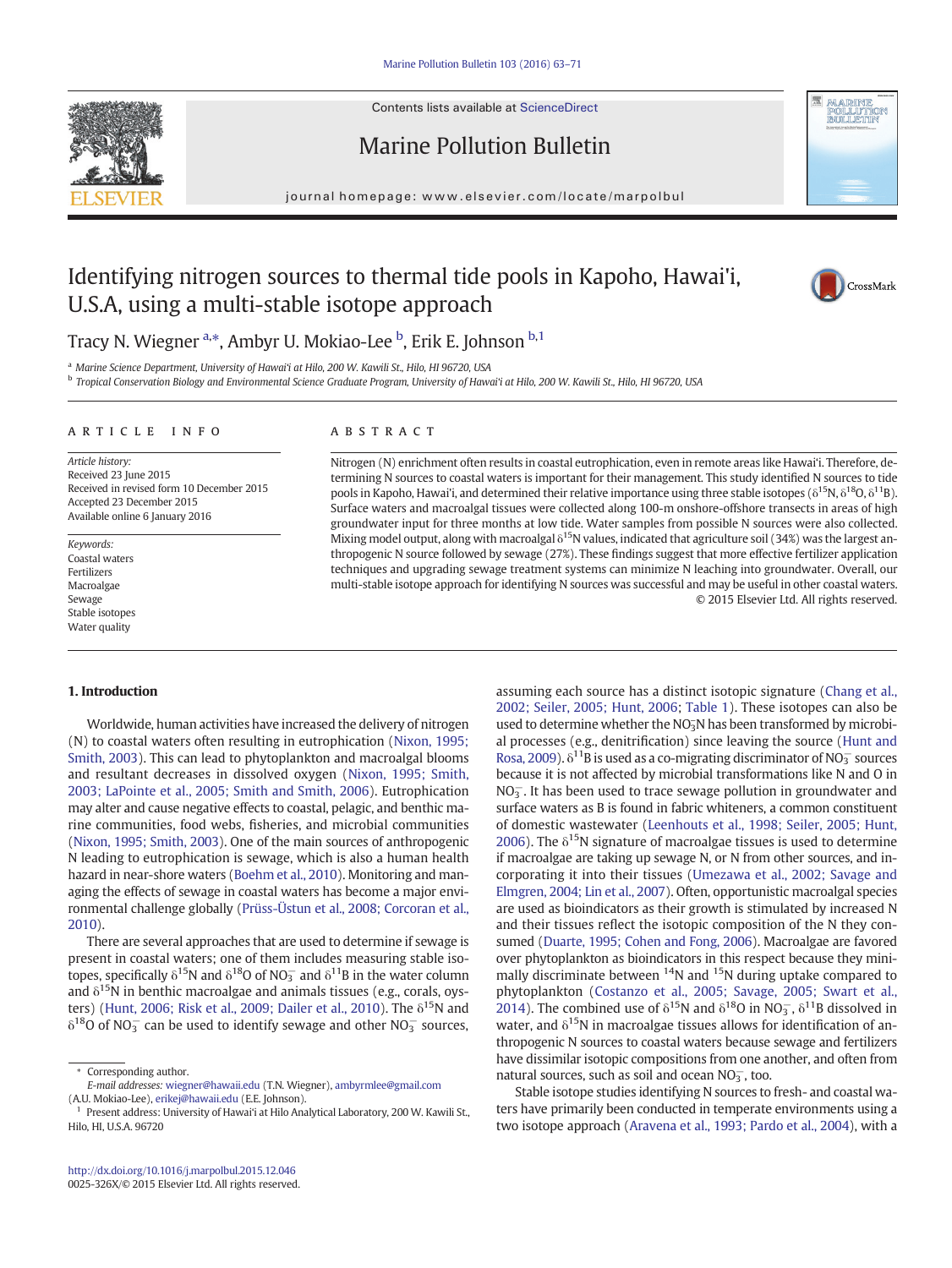#### <span id="page-1-0"></span>Table 1

Range of reported stable isotope values (‰) for different environmental sources.

| Source                                                                                                                | $\delta^{15}$ N-NO <sub>3</sub>                                                                                                                        | $\delta^{18}$ O-NO <sub>3</sub>                                                                                                                  | $\delta^{11}R$                                                                                            |
|-----------------------------------------------------------------------------------------------------------------------|--------------------------------------------------------------------------------------------------------------------------------------------------------|--------------------------------------------------------------------------------------------------------------------------------------------------|-----------------------------------------------------------------------------------------------------------|
| Sewage<br>Fertilizers<br>Soils<br>Groundwater<br>Seawater<br>Atmospheric N <sub>2</sub><br>Atmospheric O <sub>2</sub> | $+7$ to $+20^{a,b,c,d}$<br>$-5$ to $+5^{\text{a,b,c,d}}$<br>$-10$ to $+15^{\text{a,b,c,d}}$<br>$-4$ to $+15^d$<br>$+2$ to $+7^{c,g}$<br>0 <sup>a</sup> | $-5$ to $+11^{\text{a,e,f}}$<br>$+17$ to $+25^{\text{a,b,d}}$<br>$-10$ to $+16^{\text{a,d}}$<br>$+1$ to $+6^e$<br>0 to $+5^{g}$<br>$+23^{\rm a}$ | $-7$ to $+32$ <sup>h,i</sup><br>$-8$ to $+17^{i,j}$<br>$-5$ to $0k$<br>$-8$ to $+60^{k,l}$<br>$+40^{i,1}$ |
|                                                                                                                       |                                                                                                                                                        |                                                                                                                                                  |                                                                                                           |

<sup>a</sup>[Kendall, 1998](#page-8-0); <sup>b</sup>[Hunt, 2006;](#page-8-0) <sup>c</sup>[Derse et al., 2007](#page-7-0); <sup>d</sup>[Xue et al., 2009;](#page-8-0) <sup>e</sup>[Aravena et al., 1993;](#page-7-0) <sup>f</sup>[Xue et al., 2012](#page-8-0); <sup>g</sup>[Casciotti et al., 2008](#page-7-0); <sup>h</sup>[Widory et al., 2005;](#page-8-0) <sup>i</sup>[Vengosh et al., 1994;](#page-8-0) <sup>j</sup>[Seiler, 2005](#page-8-0).

few recent ones having used their data in mass-balance mixing models to assign percent contributions to N sources ([Deutsch et al., 2006; Voss](#page-7-0) [et al., 2006\)](#page-7-0). Unfortunately, this latter approach does not take into account isotopic fractionation, isotope ratio variability of  $NO_3^-$ , and often there are too many  $NO_3^-$  sources to an environment for the massbalance mixing model to be solved exactly [\(Xue et al., 2009\)](#page-8-0). It is recommended that three or more stable isotopes be used, as well as a mixing model that can account for these uncertainties, like the Bayesian ones now currently being used for food web analyses ([Xue et al., 2009;](#page-8-0) [Parnell et al., 2010\)](#page-8-0). Presently, there are a few studies that have used  $\delta^{15}$ N and  $\delta^{18}$ O of NO<sub>3</sub> in combination with  $\delta^{11}$ B to distinguish NO<sub>3</sub> sources in fresh- and coastal waters ([Leenhouts et al., 1998; Seiler,](#page-8-0) [2005; Hunt, 2006; Xue et al., 2014](#page-8-0)). In the last three years, several studies have used Bayesian isotope mixing models to determine percent contribution of different  $NO_3^-$  sources with  $\delta^{15}N$ - and  $\delta^{18}O$ – $NO_3^-$  data [\(Xue et al., 2012, 2014; El Gaouzi et al., 2013; Yang et al., 2013; Ding](#page-8-0) [et al., 2014](#page-8-0)), but to our knowledge, only one study to date has used this approach in coastal waters–temperate coastal waters ([Korth et al.,](#page-8-0) [2014](#page-8-0)). Lastly, no study yet has employed these three stable isotopes with a mixing model and  $\delta^{15}$ N measurements in macroalgal tissues to trace sewage pollution. Together, these measurements will allow for the dominant  $NO_3^-$  sources to a water body to be identified with greater confidence, as well as provide a more holistic view of N pollution to and within a system.

There is a great need to use an approach like this in tropical coastal waters, especially those with coral reefs. Most coral reefs are located in developing countries where poorly treated or raw sewage enters the coastal waters ([Shahidul Islam and Tanaka, 2004](#page-8-0)), and sewage is one of the primary threats to coral reefs worldwide ([Wear and Vega](#page-8-0) [Thurber, 2015](#page-8-0)). Even in developed nations where coral reefs are located (i.e., Hawai'i, U.S.A.), sewage treatment is inadequate [\(Whittier and El-](#page-8-0)[Kadi, 2014\)](#page-8-0).With the projected growth in the global population by 2 billion people over the next 35 years [\(Gerland et al., 2014\)](#page-8-0), and preferential growth in tropical coastal regions ([Neumann et al., 2015](#page-8-0)), the amount of sewage entering nearshore waters will increase in the absence of significant intervention.

An ideal place to use this approach to determine sewage inputs to tropical coastal waters is Hawai'i because it has the highest usage of gang and domestic cesspools of any state in the United States [\(USEPA,](#page-8-0) [2011\)](#page-8-0), permeable substrate, high rainfall, large amounts of groundwater entering coastal areas, and high recreational use of the ocean [\(Oki](#page-8-0) [et al., 1999](#page-8-0)). In particular, Hawai'i Island is a good location for this type of research because it is estimated that 77% of the county's population is serviced by cesspools, which is approximately 50,000 units, comprising 56% of those in the state [\(Whittier and El-Kadi, 2014](#page-8-0)). Objectives of this study were to identify the potential sources of N to a tide pool ecosystem located on Hawai'i Island, determine their relative percent contributions to tide pool water NO<sub>3</sub> using  $\delta^{15}$ N and  $\delta^{18}$ O of NO<sub>3</sub> and  $\delta^{11}$ B in a mixing model, and assess which of these N sources are being used by benthic macroalgae by measuring  $\delta^{15}$ N in their tissues. This study is the first to use this combination of isotopes together with a mixing model to determine N inputs to tropical coastal waters and

examine their spatial variability within a system. If this approach is successful in identifying N sources to this tide pool system, it could be adopted elsewhere for watershed management purposes.

# 2. Materials and methods

### 2.1. Site description

The study site was the Wai'Ōpae tide pools in Kapoho, located on the east side of Hawai'i Island, about 30 km southeast of Hilo, Hawai'i (Fig. 1). Kapoho's watershed is ~6  $km^2$ , with an elevation and population of 183 m and 8,587 people, respectively. Land use is primarily agriculture (80% of total land area), consisting of papaya, orchid, and anthurium farms, with the remainder of the land comprised of forests (8%), barren land (11%), and urban areas (1%). Sewage inputs from cesspools are concerning at the Wai'Ōpae tide pools, where the land is subsiding (0.24 m since 1975) and most homes adjacent to the tide pools are serviced by cesspools and a few by septic systems ([Engineering](#page-7-0) [Concepts, Inc., 2010](#page-7-0)). Hawai'i Department of Health (HDOH) records were incomplete about the use of individual wastewater systems (IWS) at Vacationland Estates; however, their data indicate that onsite units consist of cesspools (33%), septic systems (21%), and aerobic treatment units (5%) [\(Engineering Concepts, Inc., 2010\)](#page-7-0). Because of these conditions, Kapoho was assigned the highest risk score for cesspool contamination of coastal waters in a recent report to Hawai'i State ([Whittier and El-Kadi, 2014\)](#page-8-0). The area is also designated as a Special Management Area (SMA), a Critical Wastewater Disposal Area (CDWA), and a Marine Life Conservation District (MLCD), so there is a strong desire and mandate to ensure good water quality.

Additionally, the Wai'Ōpae tide pools are located downslope of Hawai'i's most active volcano, Kīlauea, and their shoreline is relatively unique to the Hawaiian Islands due to the abundance of geothermally-heated groundwaters entering the coast ([Juvik and](#page-8-0) [Juvik, 1998](#page-8-0)). Groundwater is the primary freshwater source entering and transporting N to the tide pools, as there are no perennial streams in the region. The Wai'Ōpae tide pools and their watershed also receive, on average, 200 cm of rain near-shore and 400 cm of rain upslope annually [\(Juvik and Juvik, 1998](#page-8-0)). As a result of the conditions at the Wai'Ōpae tide pools, the community and county are concerned that sewage may be transported by groundwater at low tide and impacting the tide pool ecosystem, which supports an abundance of corals and marine organisms and is used recreationally by the local population and tourists.



Fig. 1. Location of the Wai'Ōpae tide pools, Kapoho, Hawai'i, U.S.A.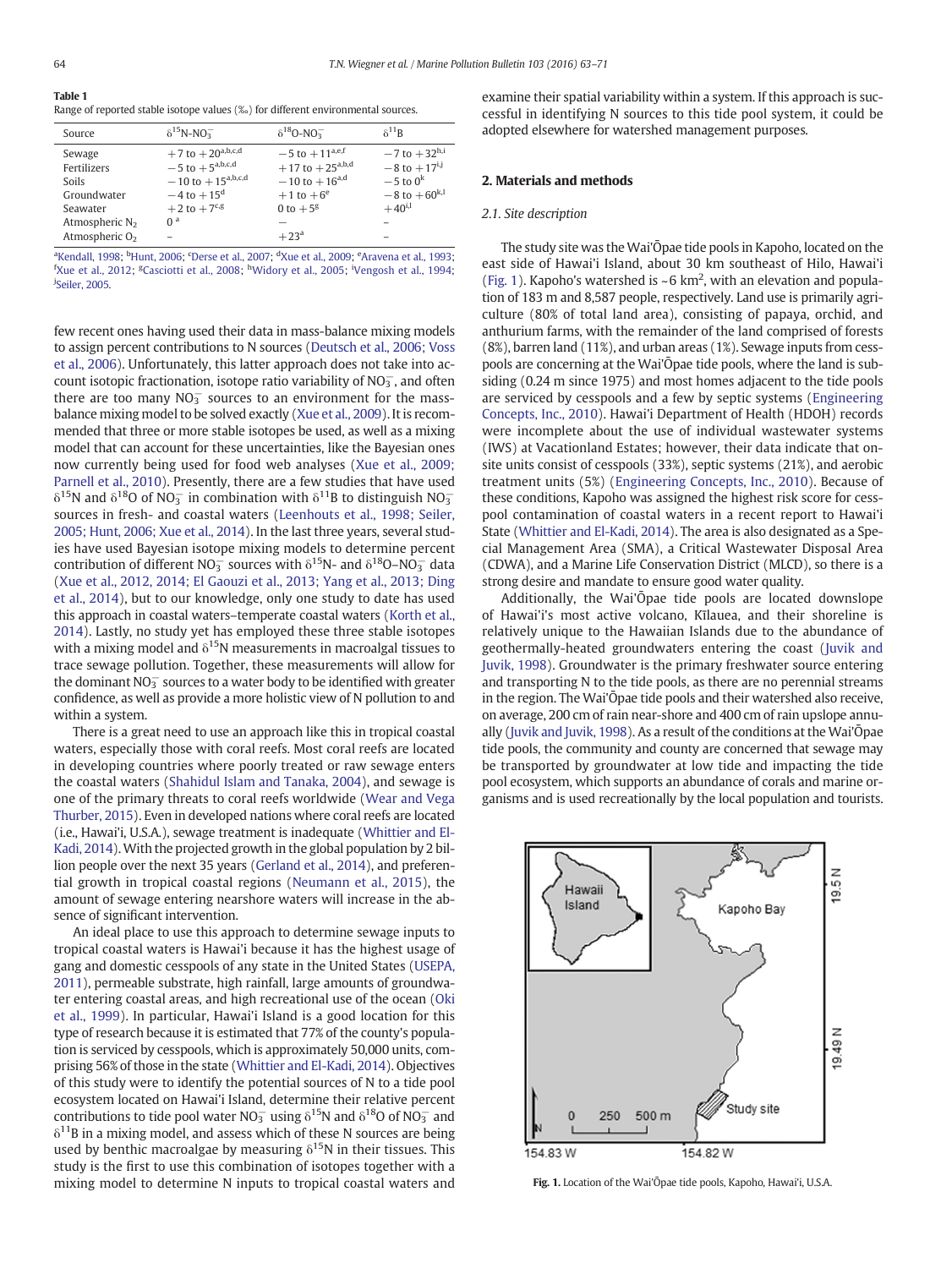# 2.2. Study approach

The goal of this study was to determine the relative percent contributions of different N sources entering the Wai'Ōpae tide pools using stable isotope signatures of surface waters and benthic macroalgae. To accomplish this, potential N sources (sewage, agriculture soil, groundwater, ocean water) were sampled within the watershed and analyzed for  $\delta^{15}$ N and  $\delta^{18}$ O in NO<sub>3</sub>, and  $\delta^{11}$ B, and used for identification of N sources to the tide pools' surface waters and benthic macroalgal tissues. Next, groundwater seeps were identified using high-resolution spatial surface water salinity and temperature mapping, and once the areas were identified, onshore-offshore transects were established for surface water and benthic macroalgae sample collection. The relative percent contributions of the different N sources to tide pool waters were determined using a mixing model which utilized the  $\delta^{15}$ N- and  $\delta^{18}$ O–NO<sub>3</sub> and  $\delta^{11}$ B isotopic signatures of the tide pool waters and N sources. A mixing model could not be utilized to determine N source contributions to macroalgal tissues because tissues were only analyzed for  $\delta^{15}N$  and the model requires two or more isotopes for analysis when assessing multiple sources [\(Parnell et al., 2010\)](#page-8-0). Thus,  $\delta^{15}N$  of macroalgal tissues were compared to the  $\delta^{15}N$  of the N sources to determine where they obtained their N from [\(Derse et al., 2007](#page-7-0)).

# 2.3. Sample collection

Possible N sources to the Wai'Ōpae tide pools are sewage (septic tank sludge,  $n = 8<sub>N,O</sub>$ ,  $4<sub>B</sub>$ ), agriculture soil (collected from papaya farms,  $n = 7<sub>N,O</sub>$ ,  $4<sub>B</sub>$ ), groundwater (collected from drinking water wells upland of agriculture lands,  $n = 14<sub>N,O</sub>$ ,  $7<sub>B</sub>$ ), and ocean water  $(n = 9<sub>N,O</sub>, 3<sub>B</sub>)$ . Three sites per source within the Wai'Ōpae tide pools' watershed were sampled January, July, August, and September 2010 during dry conditions for dissolved nutrient concentrations and stable isotopic composition; ocean water was not sampled in January 2010 and only three septic systems were sampled due to limited accessibility of private property. Each groundwater and agricultural soil sample was collected several kilometers apart from one another, while ocean water samples were collected from three locations evenly dispersed across the tide pool area. Fertilizers [14–14–14 (N:Phosphorus (P):Potassium (K)), 16–16–16 (N:P:K)] used on papaya farms (obtained from a local supplier) and agricultural soil samples from various locations within the watershed were collected. For each soil sample, 10 g of dried (at 60 °C for 48 h or until constant weight was obtained) soil was suspended in 100 mL of deionized water, shaken overnight, and filtered through a pre-combusted (500 °C for 6 h) GF/F filter (Whatman™) and a sterile 0.22-μm cellulose acetate filter (Whatman™) for nutrient and stable isotope analyses, respectively. The extract was representative of the leachable soil  $NO_3^-$  after one rain event and this approach has been used in previous studies ([Derse et al., 2007\)](#page-7-0).

Groundwater seeps to Wai'Ōpae tide pools were identified during the lowest tidal heights of the year by creating high-resolution spatial surface water salinity and temperature maps. Mapping was conducted from April through November 2009 at low tide when groundwater influence was greatest and easiest to detect. Highresolution spatial surface water mapping was conducted with a YSI™ 6600 V2 multi-parameter sonde, attached to a YSI™ 650 MDS data logger, and a Garmin™ E-Trex global positioning system (GPS), which recorded data every three s, resulting in thousands of data points during a survey. The mapping methodology was modified from [Madden and Day \(1992\)](#page-8-0). First, the outer edge of the sampling area was delineated with the YSI sonde, data logger, and GPS attached to a floatation device, and then they were towed around in a 'zig-zag' fashion within the delineated boundary. Data were then uploaded into a mapping program (Golden Software Surfer 9.0™), overlaid onto an aerial map, interpolated, and used to create salinity and temperature maps [\(Fig. 2\)](#page-3-0).

For this study, the two regions with the highest groundwater influence were selected for 100-m onshore-offshore transects for water and macroalgal tissue sample collection. Transect 1 was located outside of the MLCD boundary and transect 2 was located within MLCD boundary ([Fig. 2](#page-3-0)). Tide pool water and macroalgal tissues were collected at low tide, once monthly during July, August, and September 2010. Oneliter water samples were collected in acid cleaned, triple samplerinsed high density polyethylene containers with sample water from the surface (~5 cm depth), where freshwater floats due to density stratification, for a total of eight designated distances along the transect line at 0, 5, 10, 20, 25, 50, 75, and 100 m. These distances were chosen in order to map the spatial extent of sewage N within the tide pools. Water samples for nutrient and isotope analyses were filtered in the field through pre-combusted GF/F and sterile 0.22-μm cellulose acetate filters, respectively, transported on ice to the laboratory, and stored frozen until analysis.

For benthic macroalgae analysis, three replicate tissue samples were collected from the same eight distances (0 through 100 m) along the transect line used for water quality sampling, resulting in 24 samples per transect. Triplicate macroalgal tissue samples were collected to assess the  $\delta^{15}N$  variability among macroalgal species, distance along transect, and transect locations. Pilot surveys indicated that a variety of algal species were present along the benthic substrate of the tide pools. The macroalgae were identified visually with an Olympus™ CH30 microscope using published identification books ([Abbott, 1999; Abbott and](#page-7-0) [Huisman, 2004; Huisman et al., 2007\)](#page-7-0). Macroalgal tissue samples collected in the field were sorted and placed on ice for transport to laboratory, where tissues were dried in an oven at 60 °C to a constant weight, ground, and homogenized using a Wig-L-Bug grinding mill. Approximately, 2 mg of the ground sample were placed in  $4 \times 6$  mm tin capsules for elemental and isotope analyses. Vouchers collected at the time of sampling were preserved in 4% formaldehyde and used for identification purposes. Algal slides were created with 1% aniline blue stain, 1% HCL (used to set stain), and 25% Karo and phenol mixture to seal the cover slip to the slide.

# 2.4. Sample analyses

Nutrients in water samples were measured on a Pulse Technicon™ II autoanalyzer using standard autoanalyzer methods and reference materials (NIST; HACH 307-49, 153-49, 14242-32, 194-49):  $NO<sub>3</sub><sup>-</sup> + NO<sub>2</sub><sup>-</sup>$ [Detection Limit (DL) 0.1 µmol  $L^{-1}$ , USEPA 353.4)], NH $_{4}^{+}$  (DL 1.0 μmol L<sup>-1</sup>, USGS I-2525), PO<sub>4</sub><sup>2</sup> (DL 0.1 μmol L<sup>-1</sup>, USEPA 365.5), H<sub>4</sub>SiO<sub>4</sub> (DL 1.0 µmol L<sup>-1</sup>, USEPA 366), and total dissolved phosphorus (TDP) (DL 0.5 µmol  $L^{-1}$ , USGS I-4650-03). Total dissolved nitrogen (TDN) (DL 5.0 μmol L−<sup>1</sup> , ASTM D5176) analyses were measured on a Shimadzu™ TOC-V CSH, TNM-1 analyzer and Low Carbon Water and Deep Seawater Reference Material were used (University of Miami, D. Hansell laboratory). Nutrient analyses were conducted at the University of Hawai'i at Hilo Analytical Laboratory.

Analyses of  $\delta^{15}N$  and  $\delta^{18}O$  in NO<sub>3</sub> were conducted on a Thermo-Finnigan™ Delta Plus isotope ratio mass spectrometer (IRMS) with data normalized to U.S. Geological Survey (USGS) standards (USGS32, USGS34, USGS35). IAEA-NO3 was used as a check standard. These analyses were conducted at the Northern Arizona University Stable Isotope Laboratory. Analyses of  $\delta^{11}$ B were conducted on a Finnigan<sup>™</sup> Triton multi-collector thermal ionization mass spectrometer with data normalized to NSB951 boric acid. These analyzes were conducted at the University of Calgary, Canada, Isotope Science Laboratory. Macroalgal tissues were analyzed on a Thermo-Finnigan™ Delta V Advantage mass spectrometer with a Conflo III interface and a Costech™ ECS 4010 Elemental Analyzer with data normalized to USGS standard NIST 1547 at the University of Hawai'i at Hilo Analytical Laboratory. Isotopic signatures are expressed as standard (δ) values, in units of parts per mil (‰), and calculated as  $=$  [( $R_{sample} - R_{standard}$ ) /  $R_{standard}$   $\times$  1000, where  $R = {}^{15}N/{}^{14}N, {}^{18}O/{}^{16}O,$  or  ${}^{12}B/{}^{11}B$ .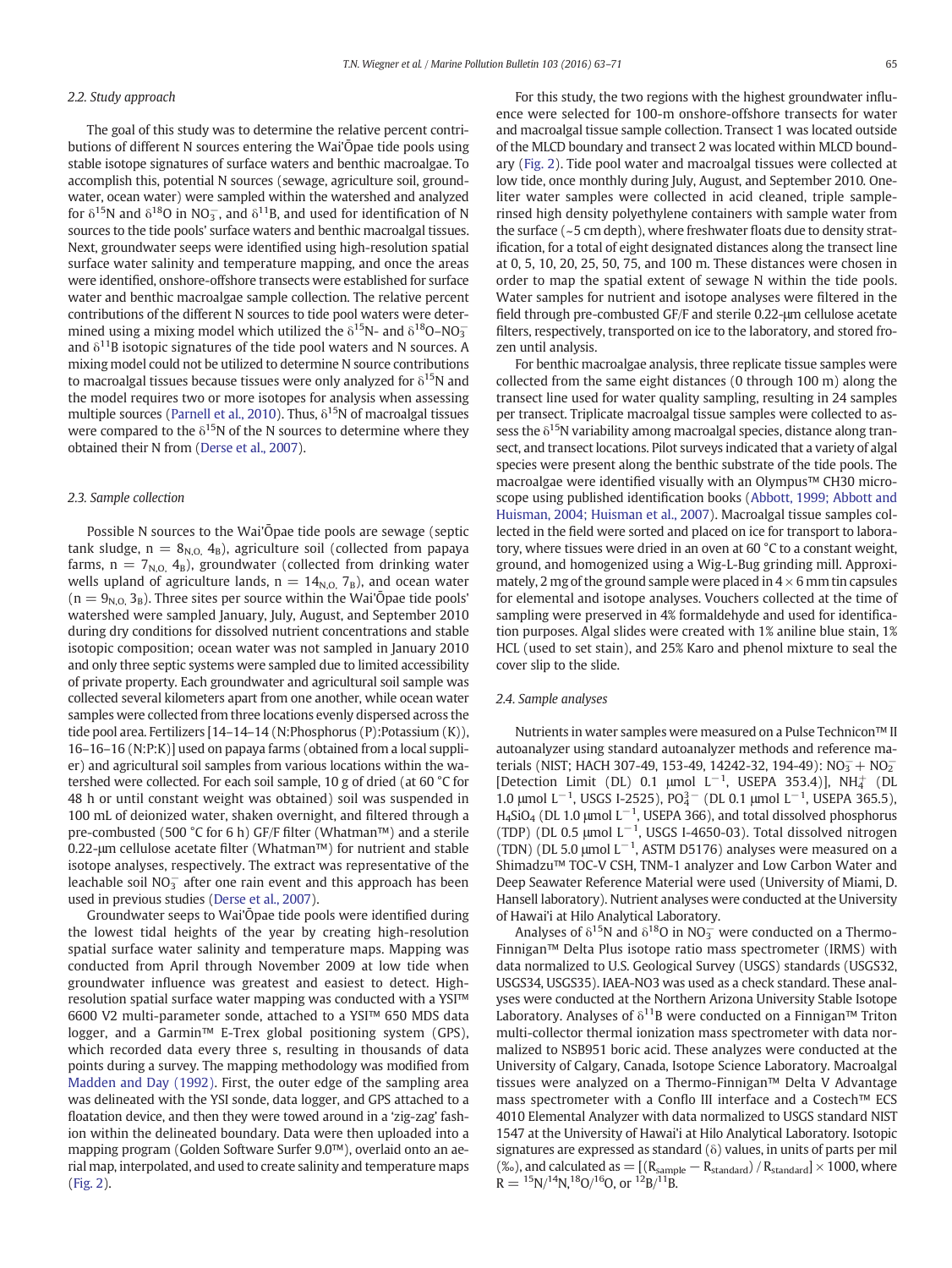<span id="page-3-0"></span>

Fig. 2. Map of surface water (a) salinity (ppt) and (b) temperature (℃) at Wai'Ōpae tide pools, Kapoho, Hawai'i, U.S.A. The highest water temperatures were found in conjunction with lowest salinity values, indicating that geothermally heated groundwater was entering the tidal pools. The site was mapped using a YSI 6600 V2 multi-parameter water quality sonde from March to October 2009. Lines and numbers on salinity map indicate transect locations (transects 1 and 2).

# 2.5. Data analyses

The  $\delta^{15}$ N and  $\delta^{18}$ O in NO<sub>3</sub> , and  $\delta^{11}$ B of sources were compared using a one-way analysis of variance (ANOVA). Dissolved nutrient concentrations and  $\delta^{15}$ N and  $\delta^{18}$ O in NO<sub>3</sub>, and  $\delta^{11}$ B of tide pool waters were compared among distances (0, 5, 10, 20, 25, 50, 75, and 100 m) and transect location (transect 1 and transect 2) using a two-way ANOVA. NH $^{+}_{4}$ , H<sub>4</sub>SiO<sub>4</sub>, and  $\delta^{15}$ N and  $\delta^{18}$ O in NO<sub>3</sub> data were log-transformed to ensure they met the assumptions of parametric statistics. The  $\delta^{15}N$  values of macroalgal species that could be identified and the ones which had at least three or more samples collected were compared among species using a one-way ANOVA. Macroalgal tissue  $\delta^{15}$ N were compared among distances and between transects using a two-way ANOVA. Post-hoc analyses were conducted using the Tukey HSD multiple comparisons test. All statistical analyses were performed in SYSTAT™ software package v. 11 at  $\alpha$  level of 0.05.

Mixing models in the stable isotope analysis in R (SIAR) v. 4.0 program were used to determine the relative percent contributions of the different N sources to tide pool waters [\(Parnell et al., 2010; Atwood](#page-8-0) [et al., 2011; Xue et al., 2012](#page-8-0)). N sources used in this model included sewage, agricultural soil, and groundwater. Both their measured stable isotope values and concentrations were used in the model. Ocean water was not included in the model as originally intended because nitrate concentrations in seven of the nine samples were below detection limits for the stable isotope analysis (>2 µmol  $L^{-1}$ ; [Coplen et al., 2012\)](#page-7-0), and therefore, its contribution to the nitrate pool in tide pool water was considered to be negligible. The SIAR mixing model program uses Bayesian methods and is able to reflect natural variation and uncertainty within a system by allowing numerous sources of variability to be incorporated [\(Parnell et al., 2010](#page-8-0)). The model estimates the probability distribution for the relative contribution of each source to the mixture (tide pool water) taking into account uncertainty associated with multiple sources and their isotopic compositions. SIAR assumes that the stable isotopic composition of the  $NO_3^-$  sources are normally distributed, and Ryan Joiner test (similar to Shapiro–Wilk test) was used assess whether this assumption was met with our data.  $\delta^{15}$ N- and  $\delta^{18}$ O–NO $_3^-$  data were normally distributed for all sources, except for three  $\delta^{18}$ O–NO $_3^-$  values, one for soil and two for groundwater. Although denitrification was possible in the tide pool waters at some locations on certain dates (dissolved oxygen concentration range 1.80–5.08 mg L<sup>−1</sup>, Wiegner unpubl. data),

regression analysis of our  $\delta^{15}N$ - and  $\delta^{18}O-NO_3^-$  data revealed that these isotopes were not being enriched in a 2:1 ratio as expected with denitrification [\(Kendall, 1998\)](#page-8-0). Hence, a denitrification enrichment factor was not incorporated into SIAR. Lastly, data were analyzed by transect and distance by averaging isotopic values across dates. Due to the few data points from the 75-m distance, this location was excluded as a distance in the mixing model. Percent contributions are reported as the 50% Bayesian credibility interval which allows for a wider range of isotopic variability to be presented [\(Parnell et al., 2010; Atwood et al.,](#page-8-0) [2011\)](#page-8-0).

### 3. Results

#### 3.1. Sources

There were significant differences in nutrient concentrations and isotopic signatures among N sources. Sewage had the highest NH $_4^+$ , TDN,  $PO_4^{3-}$ , TDP, and H<sub>4</sub>SiO<sub>4</sub> concentrations and the NO<sub>3</sub> was significantly enriched in  $15N$  and  $18O$  compared to agriculture soils and groundwater ( $p < 0.0001$  and  $p < 0.0001$ , respectively) ([Table 2](#page-4-0)). Agriculture soil had the highest  $NO<sub>3</sub><sup>-</sup> + NO<sub>2</sub><sup>-</sup>$  and lowest  $H<sub>4</sub>SiO<sub>4</sub>$  concentrations compared to other N sources, while ocean water had the lowest  $NO<sub>3</sub><sup>-</sup> + NO<sub>2</sub><sup>-</sup>, NH<sub>4</sub><sup>+</sup>, TDN, PO<sub>4</sub><sup>3-</sup>, and TDP concentrations. Ocean water$ was the most enriched in  $11B$  compared to all other sources, with groundwater, sewage, and agricultural soil having successively less  $^{11}$ B [\(Table 2](#page-4-0)). The  $\delta^{11}B$  of groundwater was significantly higher compared to agriculture soil ( $p = 0.033$ ), but similar to sewage ([Table 2\)](#page-4-0). While ocean waters were analyzed for stable isotopes of N and O in  $NO_3^-$ , these data were not statistically analyzed because their values could not be accurately determined due to their nitrate concentrations being below detection limits ([Coplen et al., 2012](#page-7-0)). Fertilizers were also not statistically analyzed in the above ANOVAs because only two samples were taken in this study.

# 3.2. Tide pool water

There were significant differences in dissolved nutrient concentrations from tide pool waters. Dissolved  $NO<sub>3</sub><sup>-</sup> + NO<sub>2</sub><sup>-</sup>$ , TDN, TDP, and H4SiO4 concentrations were significantly different among distances  $(p = 0.005, 0.004, 0.042,$  and 0.015, respectively); however, only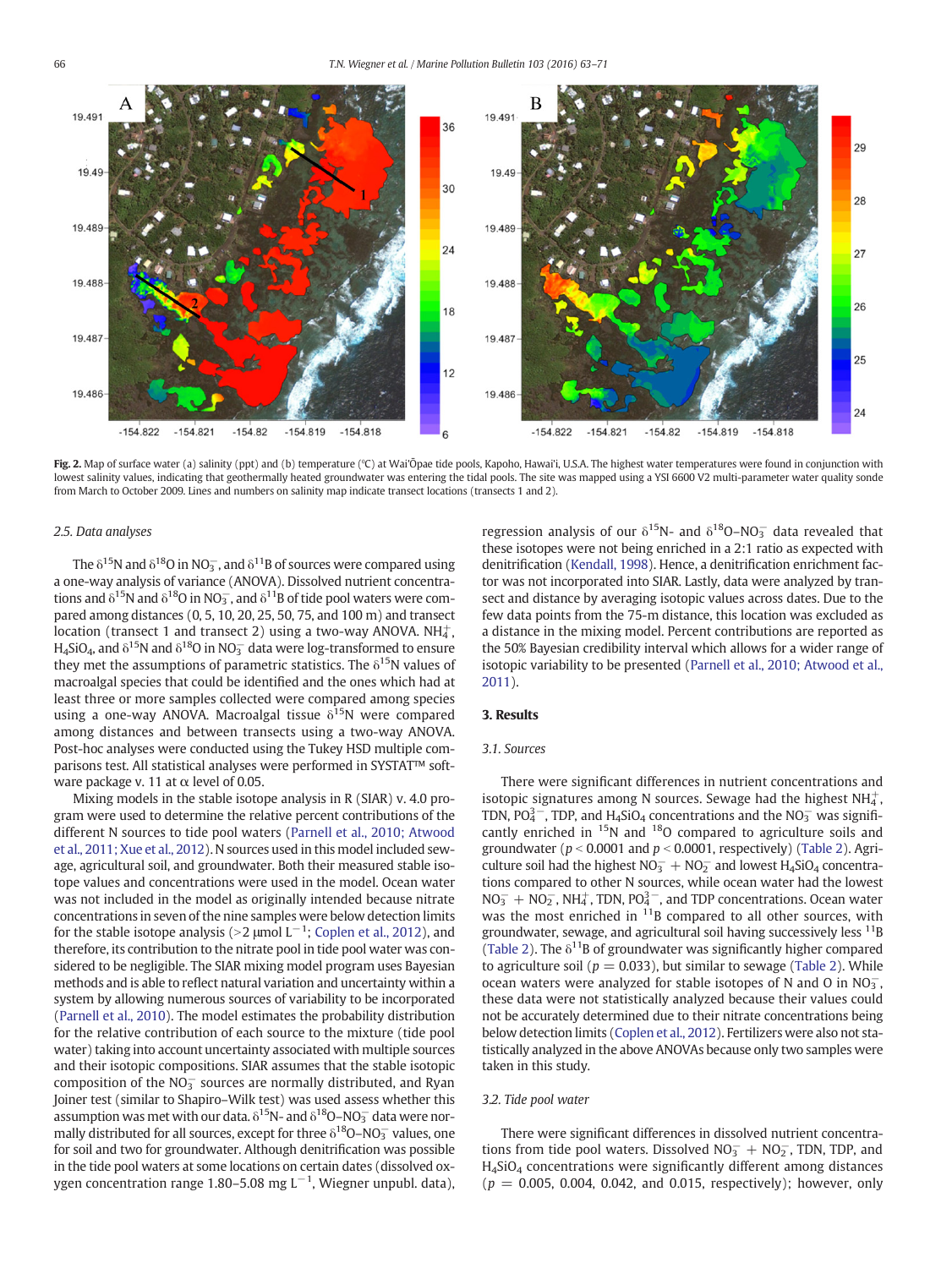#### <span id="page-4-0"></span>Table 2

| Average (S.E.) and range of dissolved nutrient concentrations (µmol L <sup>-1</sup> ) and stable isotope signatures (‰) for N sources to Wai'Ōpae tide pools, Kapoho, Hawai'i, U.S.A. n = number of |
|-----------------------------------------------------------------------------------------------------------------------------------------------------------------------------------------------------|
| samples; Ag. $=$ Agriculture; bdl $=$ below detection limits (see methods for more details).                                                                                                        |

| Source      | n  | $NO_3^- + NO_2^-$                                    | NH <sub>4</sub>         | TDN                      | $PO4-3$                      | <b>TDP</b>                   | $H_4SiO_4$             | $\delta^{15}$ N-NO <sub>3</sub>         | $\delta^{18}$ O-NO <sub>3</sub>                      | $\delta^{11}B$                       |
|-------------|----|------------------------------------------------------|-------------------------|--------------------------|------------------------------|------------------------------|------------------------|-----------------------------------------|------------------------------------------------------|--------------------------------------|
| Sewage      | 8  | 9.4(8.3)<br>bdl to $67.6$                            | 2456 (502)<br>1 to 4202 | 2627 (493)<br>72 to 4218 | 176.8 (44.8)<br>2.2 to 402.0 | 153.0 (28.3)<br>2.1 to 230.0 | 263 (105)<br>19 to 781 | 12.30(1.72)<br>11.49 to 16.98           | 16.03(2.21)<br>15.51 to 20.00                        | $0.26(3.28)^a$<br>$-8.70$ to $7.00$  |
| Fertilizers | 2  | $\overline{\phantom{a}}$<br>$\overline{\phantom{a}}$ |                         |                          |                              |                              |                        | $-0.85(0.55)^{b}$<br>$-1.40$ to $-0.30$ | $\overline{\phantom{0}}$<br>$\overline{\phantom{a}}$ |                                      |
| Ag. Soil    | 8  | 64.8 (24.8)<br>1.5 to 192.0                          | 225(158)<br>bdl to 1320 | 584 (245)<br>23 to 2069  | 30.9(16.7)<br>1.0 to 136.0   | 43.1 (21.9)<br>4.5 to 158.0  | 9(4)<br>bdl to 31      | 1.33 $(2.16)^c$<br>$-4.68$ to 9.30      | $7.06(1.82)^d$<br>$-0.48$ to 13.87                   | $-12.08(5.08)^d$<br>$-21.30$ to 2.00 |
| Groundwater | 20 | 15.0(1.1)<br>8.5 to 27.3                             | 1(0)<br>bdl to 7        | 21(1)<br>16 to 29        | 2.7(0.2)<br>0.9 to 3.9       | 3.1(0.2)<br>1.2 to 3.9       | 160(31)<br>31 to 436   | 4.32 $(0.68)^e$<br>1.25 to 7.96         | 3.57 $(0.96)^e$<br>$-0.55$ to 10.26                  | $10.59(3.75)^t$<br>$-4.70$ to 38.00  |
| Ocean       | 9  | 0.0(0.0)<br>bdl to 0.2                               | 0(0)<br>bdl to 1        | 7(1)<br>bdl to 11        | bdl                          | bdl                          | bdl                    | bdl                                     | bdl                                                  | 40.67 $(0.64)^g$<br>39.50 to 41.70   |
|             |    |                                                      |                         |                          |                              |                              |                        |                                         |                                                      |                                      |

 $n = 4$ 

 $h = h$  For  $\delta^{15}N$  analyses, solid samples of 14–14–14 (N–P–K) and 16–16–16(N–P–K) fertilizers were used.

 $n = 4$ .

```
n = 14.
```
 $f n = 8$ .

 $n = 3$ .

 $NO<sub>3</sub><sup>-</sup> + NO<sub>2</sub><sup>-</sup>$  and TDN concentrations significantly differed between transect location ( $p = 0.020$  and  $p = 0.004$ , respectively), with transect 1 having values that were three times higher than transect 2. Dissolved  $NO_3^- + NO_2^-$ , NH $_4^+$ , TDN, TDP, and H<sub>4</sub>SiO<sub>4</sub> concentrations along transect 1 showed a decreasing trend in values from 0 m to 100 m. A similar trend in  $NO_3^- + NO_2^-$ , TDN, and TDP along transect 2 was observed; however, NH $_4^+$  and H<sub>4</sub>SiO<sub>4</sub> concentrations showed a slight increase in values from 0 m to 100 m. The  $\delta^{15}$ N and  $\delta^{18}$ O in NO $_3^-$  and  $\delta^{11}$ B signatures of tide pool waters were not significantly different among distances or transects sampled. The  $\delta^{15}$ N and  $\delta^{18}$ O values of NO $_3^-$  in tide pool waters from all distances along both transects have values near agriculture soil and groundwater (Fig. 3). The  $\delta^{11}$ B signatures of tide pool waters, from all distances, along both transects, have values near ocean water (Tables 2 and 3).

# 3.3. SIAR mixing model

Percent contributions of the N sources were similar when analyzed by transect location in the SIAR mixing model. Therefore, the transect data were combined and re-analyzed for a more robust analysis. The SIAR mixing model was run with and without  $\delta^{11}B$  data. With the  $\delta^{11}B$ data, the model identified groundwater (average: 41%, range: 34–43%) as the largest  $NO_3^-$  source to the tide pool waters among all distances, followed by sewage (36%, 34–42%), and then agricultural soil (23%,



**Fig. 3.** Biplot of average  $\delta^{15}$ N–NO $_3^-$  and  $\delta^{18}$ O–NO $_3^-$ (‰) in tide pool waters from Wai'Ōpae, Kapoho, Hawai'i, U.S.A. Average stable isotope values for potential N sources to the tide pools, as well as the range in their values (boxes) are shown on figure. Error for average values can be found in Tables 2 and 3.

22–24%). Without  $\delta^{11}$ B data, groundwater (38%, 25–53%) was identified as the largest  $NO_3^-$  source, followed by agriculture soil (34%, 22-49%), and then sewage (27%, 1–40%) [\(Table 4\)](#page-5-0).

### 3.4. Macroalgae

The two most common macroalgae found along transect 1 were Valonia sp. and Cladophora sp. [\(Fig. 4](#page-5-0)). The three most abundant macroalgae found along transect 2 were Amansia glomerata, Dichotomaria marginata, and Galaxaura rugosa [\(Fig. 4](#page-5-0)). Other macroalgal species found included Ceramium (transect 1,  $\delta^{15}N = 1.70\%$ ,  $n = 1$ ), Pterocladiella (transect 1,  $\delta^{15}N = 2.50\%$ ,  $n = 1$ ; transect 2,  $\delta^{15}N =$ 1.90‰,  $n = 1$ ), and unknown (transect 1,  $\delta^{15}N$  (average  $\pm$  S.E.) = 2.45‰  $\pm$  0.05, n = 2). The  $\delta^{15}N$  of macroalgal tissues significantly differed among species ( $p < 0.0001$ ) [\(Fig. 4\)](#page-5-0); Valonia sp. and Cladophora sp. were significantly more enriched in  $15N$  than Amansia sp., D. marginata, and G. rugosa. Across all species,  $\delta^{15}$ N ranged between −0.90‰ (D. rugosa) to 4.90‰ (Valonia sp.), with an average of 1.58‰  $\pm$  1.13. Studies that have sampled the  $\delta^{15}N$  of numerous algal species have analyzed their data by species if all species could be identified and there were replicate samples of each [\(Cole et al.,](#page-7-0) [2004; Savage, 2005; Dailer et al., 2010](#page-7-0)). In contrast, studies that compiled  $\delta^{15}$ N data of different species into a composite value did so because they determined no differences in isotopic values among species and/or the availability of individual species during sample collection were variable ([Costanzo et al., 2001; Derse et al., 2007; Dailer et al.,](#page-7-0) [2010](#page-7-0)). Although macroalgal species from our study had different  $\delta^{15}N$ tissue values, we grouped all algal species together in order to conduct a two-way ANOVA examining the effect of distance and transect location on  $\delta^{15}$ N of macroalgal tissues. Algal species were grouped together because all specimens collected could not be positively identified, and common algal species were not found at the two transect locations. The average  $\delta^{15}N$  of macroalgal species found along transect 1 was significantly higher (2.50‰  $\pm$  0.08) than species from transect 2  $(0.97\% \pm 0.08)$  ( $p < 0.0001$ , [Fig. 5\)](#page-6-0). Within each transect, macroalgal tissue  $\delta^{15}$ N significantly differed among distances ( $p < 0.0001$ ). For transect 1, macroalgae at the 0-m distance was the most enriched with respect to <sup>15</sup>N. In contrast, macroalgae at the 5-m distance was the most depleted with respect to  $15N$  along transect 2. When macroalgal tissue  $\delta^{15}$ N values were plotted by transect against distance from shore and compared with the  $\delta^{15}N$  values of the N sources from our study, all  $\delta^{15}$ N of the compiled macroalgal tissues had  $\delta^{15}$ N values similar to agriculture soil, groundwater, and fertilizers [\(Fig. 5](#page-6-0), Table 2), with most falling within the agriculture soil range.

 $n = 7.$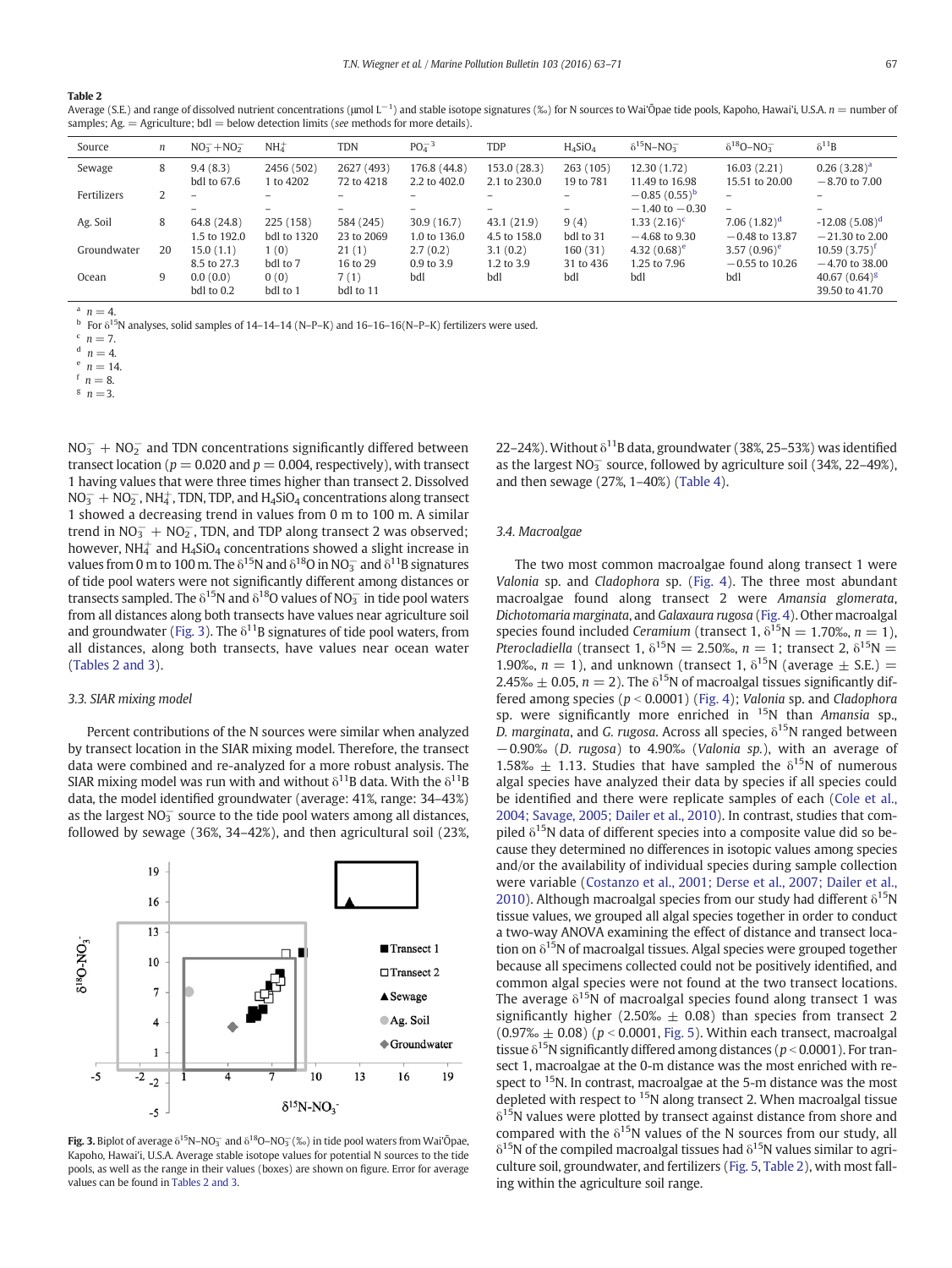# <span id="page-5-0"></span>Table 3

Average (S.E.) salinity (ppt), dissolved nutrient concentrations (µmol L $^{-1}$ ), as well as  $\delta^{15}$ N- and  $\delta^{18}$ O–NO $_2^-$ , and  $\delta^{11}$ B values(‰) for Wai'Õpae tide pool waters, Kapoho, Hawai'i, U.S.A. Water samples are reported by transect location (Transects 1 and 2) and distance from shore  $(0,5,10,20,25,50,75,$  and  $100$  m). (\*) indicates where  $PO<sub>4</sub><sup>3</sup>$  concentrations were detectable.  $bdl =$  below detection limits (see methods for more details). Sample size (n) is three for all transects and distances, except for 75-m distance for both Transect 1 and 2, where  $n = 2$ .

| Transect | Distance | Salinity      | $NO_3^- + NO_2^-$ | NH <sub>4</sub> | <b>TDN</b> | TDP          | $H_4SiO_4$ | $\delta^{15}N$ | $\delta^{18}$ O | $\delta^{11}B$ |
|----------|----------|---------------|-------------------|-----------------|------------|--------------|------------|----------------|-----------------|----------------|
|          | $\Omega$ | 16.50 (1.46)  | 14.3(6.2)         | 4(2)            | 25(5)      | $0.7(0.3)^*$ | 77 (33)    | 5.94(1.14)     | 4.63(1.24)      | 40.05(0.92)    |
|          |          | 16.93 (0.78)  | 14.4(1.6)         | 1(1)            | 23(4)      | $0.8(0.3)^*$ | 120(40)    | 6.91(2.19)     | 7.71 (4.80)     | 39.71 (1.32)   |
|          | 10       | 19.13 (1.73)  | 11.6(2.2)         | 2(2)            | 20(3)      | $0.7(0.3)^*$ | 89 (22)    | 5.57(0.83)     | 4.41 (1.10)     | 39.25 (0.81)   |
|          | 20       | 21.27 (0.74)  | 14.0(3.0)         | 1(1)            | 21(1)      | $0.4(0.0)^*$ | 78 (23)    | 6.40(1.14)     | 5.32(1.81)      | 39.47 (0.81)   |
|          | 25       | 23.27 (2.00)  | 9.5(1.3)          | bdl             | 18(1)      | 0.4(0.0)     | 38(3)      | 5.96(1.31)     | 4.87(1.70)      | 40.43(0.35)    |
|          | 50       | 26.43 (1.47)  | 9.2(1.1)          | bdl             | 16(1)      | 0.2(0.0)     | 57(13)     | 5.70 (1.78)    | 5.16(1.88)      | 39.71 (1.32)   |
|          | 75       | 31.00 (0.20)  | 3.0(0.3)          | bdl             | 12(0)      | bdl          | 26(1)      | 7.55(3.19)     | 8.86(5.62)      | 42.73 (0.90)   |
|          | 100      | 33.90 (1.01)  | 2.1(1.6)          | 1(1)            | 11(3)      | bdl          | 24(11)     | 9.12(2.00)     | 10.97(2.95)     | 41.77 (0.85)   |
|          | 0        | 22.17 (0.18)  | 5.6(1.0)          | bdl             | 16(0)      | 0.8(0.5)     | 47 (15)    | 6.77(1.14)     | 6.69(1.36)      | 38.80 (2.00)   |
|          | 5        | 18.27 (1.64)  | 12.0(3.0)         | 1(1)            | 18(2)      | $1.0(0.7)^*$ | 120(29)    | 6.78(1.40)     | 6.40(1.27)      | 38.40 (2.62)   |
|          | 10       | 21.10 (1.24)  | 9.0(2.8)          | bdl             | 15(2)      | 0.2(0.1)     | 102(35)    | 7.29(1.33)     | 7.54(1.43)      | 38.53 (0.79)   |
|          | 20       | 22.30 (1.80)  | 7.7(3.2)          | bdl             | 16(2)      | 0.3(0.1)     | 85(23)     | 6.17(0.86)     | 6.63(0.83)      | 39.57 (0.84)   |
|          | 25       | 22.90 (2.08)  | 6.7(2.1)          | bdl             | 14(2)      | 0.3(0.1)     | 39(7)      | 6.51(1.07)     | 6.85(1.28)      | 39.70 (0.90)   |
|          | 50       | 27.60 (30.10) | 3.9(1.5)          | bdl             | 12(1)      | 0.1(0.1)     | 48 (19)    | 7.60(1.18)     | 8.11(2.00)      | 40.03(0.78)    |
|          | 75       | 30.40(6.00)   | 3.5(3.5)          | bdl             | 11(2)      | 0.1(0.1)     | 54 (54)    | 7.95(2.24)     | 10.85 (4.78)    | 41.91 (0.17)   |
|          | 100      | 28.90 (3.86)  | 3.1(2.0)          | 1(1)            | 13(3)      | 0.2(0.1)     | 50(26)     | 7.22(2.25)     | 8.40 (3.84)     | 39.80 (2.34)   |

# 4. Discussion

# 4.1. N Sources

In regions impacted by N pollution, identifying the dominant sources is important for pollution mitigation and land use management. This can be accomplished, in addition to determining the percent contribution of the different N sources, with stable N isotope measurements and a mixing model. However, to do this successfully, the different N sources must have unique isotopic signatures. The use of two or more stable isotope tracers can help overcome this limitation. In our study, we used stable O and B isotopes in addition to those for N to identify N pollution sources to theWai'Ōpae tide pools, and each N source examined had significantly different  $\delta^{15}$ N and  $\delta^{18}$ O in NO<sub>3</sub>, and  $\delta^{11}$ B. Our  $\delta^{15}$ N in NO<sub>3</sub> for sewage, agricultural soil, and groundwater fall within the range reported in the literature ([Tables 1 and 2\)](#page-1-0). With regards to the  $\delta^{15}$ N–NO<sub>3</sub> values in the agriculture soil we sampled, they had the widest range and this result could be due to timing of fertilizer applications and the fact that soil samples were collected from different farms. We also analyzed  $\delta^{15}N$  from four fertilizers used in the Kapoho region; however, only two of them (14–14–14 and 16–16–16) had measurable NO<sub>3</sub> concentrations, and their  $\delta^{15}$ N values were depleted (0.0‰ and −1.3‰, respectively) compared to those in the agriculture soil. The  $\delta^{18}$ O in NO<sub>3</sub> values of agriculture soil and groundwater from our study fell within the range of literature values [\(Tables 1 and 2](#page-1-0)), while the sewage value was more enriched in  $180$  compared to literature values [\(Tables 1 and 2](#page-1-0)). The  $\delta^{11}B$  values of sewage, groundwater, and ocean water that were measured in our study fell within the range of literature values [\(Table 1](#page-1-0)), while agriculture soil exhibited highly depleted values which could be due to the source of B in the various fertilizers ap-plied on upland papaya farms ([Wieser et al., 2001\)](#page-8-0). The  $\delta^{11}$ B values from

#### Table 4

Average (range) relative percent contributions of N sources [sewage, agriculture soil (Ag. Soil), and groundwater] to Wai'Ōpae tide pool waters, Kapoho, Hawai'i, U.S.A, from 0, 5, 10, 20, 25, 50 and 100 m from shore. Percent contributions were determined using SIAR v 4.0 and values are reported as the 50% credibility interval. Data from distances along transects were combined for this analysis.

| Distance (m) | Sewage      | Ag. Soil    | Groundwater |
|--------------|-------------|-------------|-------------|
| $\Omega$     | $26(14-38)$ | $35(24-48)$ | $40(26-53)$ |
| 5            | $27(3-34)$  | $35(24-49)$ | $39(27-52)$ |
| 10           | $26(1-41)$  | $34(23-49)$ | $39(26-52)$ |
| 20           | $26(2-38)$  | $35(23-49)$ | $40(27-53)$ |
| 25           | $27(2-40)$  | $35(23-49)$ | $39(25-51)$ |
| 50           | $28(4-38)$  | $34(23-48)$ | $38(25-51)$ |
| 100          | $33(16-40)$ | $33(22-47)$ | $34(25-49)$ |

four fertilizers (ammonium nitrate, urea, and phosphate-based products) ranged from  $-2\%$  to 14.8‰, and are attributed to the B mineral used in fertilizer production [\(Komor, 1997, Wieser et al., 2001](#page-8-0)). Foliar applications of borax and ground applications of elemental B fertilizers are recommended for papayas to prevent and reduce B deficiencies that cause bumpiness or deformities in the fruit. Due to a large range in isotopic compositions of B in the literature that are derived from various B sources, further investigations of  $\delta^{11}$ B for B sources are needed to better utilize  $\delta^{11}$ B values to trace pollution and determine their relative contributions.

### 4.2. Tide pool water

 $\delta^{15}$ N and  $\delta^{18}$ O in NO<sub>3</sub> and  $\delta^{11}$ B along upland-lowland gradients have been used to determine N sources to groundwater in several studies [\(Leenhouts et al., 1998; Seiler, 2005; Hunt, 2006, 2014; Xue et al.,](#page-8-0) [2014\)](#page-8-0). However, to our knowledge, our study is the first to apply this multi-isotope approach to detect N sources to coastal waters along an onshore–offshore gradient. Dissolved nutrient concentrations (except



Fig. 4. Average (S.E.)  $\delta^{15}N(\%)$  of macroalgal species from Wai'Ōpae tide pools, Kapoho, Hawai'i, U.S.A. Results from a one-way ANOVA are shown on figure ( $\alpha = 0.05$ ). Differences among macroalgal species were examined with a Tukey's test and bars with different letters are significantly different from one another. Other macroalgal species found include Ceramium (transect 1,  $\delta^{15}N = 1.70\%$ ,  $n = 1$ ), Pterocladiella (transect 1,  $\delta^{15}N = 2.50\%, n = 1$ ; transect 2,  $\delta^{15}N = 1.90\%, n = 1$ ), and unknown (transect 1,  $\delta^{15}N = 2.45\% \pm 0.05$ ,  $n = 2$ ).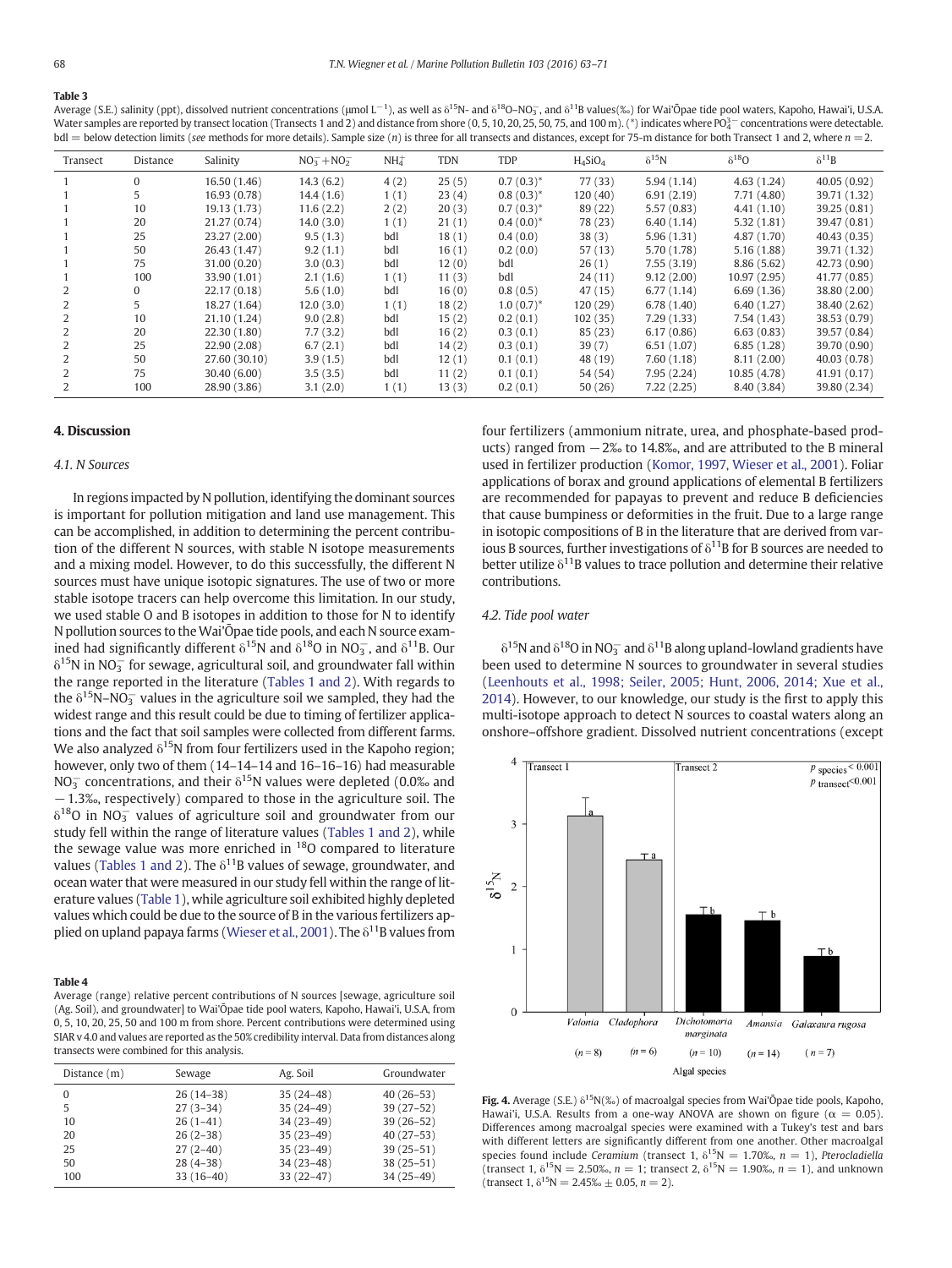<span id="page-6-0"></span>

Fig. 5. Average (S.E.)  $\delta^{15}N(\%)$  of macroalgal tissues found along transects 1 and 2, from Wai'Ōpae tide pools, Kapoho, Hawai'i, U.S.A., with respect to  $\delta^{15}$ N of the N sources average (S.E.) from this study. Transect 1 is denoted by squares and transect 2 by triangles.

 $\mathrm{NH}_4^+$  ) and isotopic compositions of tide pool waters did not significantly vary between transect location, but did vary with distance from shore suggesting that groundwater discharging along the shoreline was the primary source of these constituents; other studies have observed similar patterns ([Hunt and Rosa, 2009; Bruland and Mackenzie, 2010](#page-8-0)). Isotopic signatures of tide pool waters were similar among distances and between transect location suggesting that there was minimal microbial N transformation affecting the  $\delta^{15}$ N and  $\delta^{18}$ O in NO $_3^-$  with distance from shore. The  $\delta^{15}$ N in NO<sub>3</sub> values from surface waters were similar in isotopic composition to agriculture soil and groundwater [\(Fig. 3\)](#page-4-0), suggesting that agriculture soil from the watershed is the main anthropogenic N source to tide pool waters. Dissolved  $NO<sub>3</sub><sup>-</sup> + NO<sub>2</sub><sup>-</sup>$  concentrations decreased with distance from shore suggesting either uptake by phytoplankton and/or denitrification; however, it appears that this latter process was not occurring in the tide pool waters as the  $\delta^{18}$ O in NO $_3^$ did not significantly vary within the tide pools with increasing distance from shore, and denitrification leaves the residual  $NO<sub>3</sub><sup>-</sup>$  isotopically enriched in 18O [\(Aravena et al., 1993; Hunt, 2006; Hunt and Rosa,](#page-7-0) [2009](#page-7-0)). The  $\delta^{11}$ B values were similar among distances and between transect locations, indicative of a well-mixed system, and were close in value to the ocean water end member, suggesting that ocean water was the largest B source to tide pools.

Traditionally, mixing models have been used to assess the percent contributions of food sources to the diets of organisms within food webs [\(Phillips and Gregg, 2003; Parnell et al., 2010, Atwood et al.,](#page-8-0) [2011](#page-8-0)). Here, we used mixing models to determine the percent contribution of N sources to a coastal water body along an onshore-offshore transect using  $\delta^{15}$ N and  $\delta^{18}$ O in NO<sub>3</sub> and  $\delta^{11}$ B. While this approach has been used with  $\delta^{15}$ N and  $\delta^{18}$ O in NO $_3^-$  in several freshwater studies [\(Xue et al., 2012, 2014; El Gaouzi et al., 2013; Yang et al., 2013; Ding](#page-8-0) [et al., 2014](#page-8-0)) and a single coastal water one ([Korth et al., 2014\)](#page-8-0), no study to date has used it with  $\delta^{11}$ B. When comparing the SIAR results with and without  $d^{11}B$  data to  $\delta^{15}N$  values of the macroalgae (Fig. 5), it appeared that the model overestimated the contribution of the sewage to the tide pool NO $_3^-$ , as none of our macroalgal samples had  $\delta^{15}$ N values within the range of sewage [\(Tables 1 and 2\)](#page-1-0). A bi-plot of  $\delta^{15}N$ and  $\delta^{18}$ O of NO<sub>3</sub> also shows that the tide pool waters fall within the range of groundwater and agricultural soils, not sewage [\(Fig. 3](#page-4-0)). A recent study reported that B isotopes did not work well as a tracer for sewage in brackish waters [\(Hunt, 2014\)](#page-8-0). They found that in water samples containing 15–20% saltwater, the B pool was dominated by seawater, masking contributions from sources with lower B concentrations [\(Hunt, 2014\)](#page-8-0). Seawater has an approximate B concentration of 398 µmol L<sup>-1</sup>, while municipal sewage has a concentration ranging

from 23 to 93 µmol  $L^{-1}$  ([Leenhouts et al., 1998\)](#page-8-0). Hence, from this point forward, we will be discussing the SIAR results without  $\delta^{11}$ B data.

We found that agriculture groundwater, soil, and sewage source contributions to tide pool waters were 38%, 34%, and 27%, respectively. The combined percent contribution of anthropogenic N to tide pool waters from agriculture soil and sewage was 61%, while N from groundwater was 38%. High  $NO<sub>3</sub><sup>-</sup> + NO<sub>2</sub><sup>-</sup>$  concentrations near-shore in low salinity waters further suggest that agriculture soil was the main nutrient source to tide pool waters, as  $NO<sub>3</sub><sup>-</sup>$  is often associated with agriculture activities and its concentration was highest in our agricultural soil source [\(Addiscott et al., 1991; Bruland and Mackenzie, 2010; Bishop](#page-7-0) [et al., 2015\)](#page-7-0). Output from the mixing model is important for land managers, and ours suggest that more effective fertilizer usage and timing of applications will help minimize leaching into the groundwater and improve water quality. Additionally, high NH $_4^+$  concentrations at 0 m on transect 1 suggest that sewage may be entering the tide pools at this location as there was a higher concentration of homes adjacent to this transect. While sewage contributed a smaller percentage of the total N compared to agriculture soil, the residential area contributes two orders of magnitude more N than agriculture fields on an aerial basis. It is projected that population growth and nutrient loads will increase in the future; these factors could have profound impacts on the tide pool ecosystem by potentially altering the N sources and forms, and increasing the quantity. These changes in the N flux could stimulate excess macroalgal growth, possibly resulting in a phase-shift from a coral- to an algae-dominated ecosystem, like observed on Caribbean, Indonesian, and Australian reefs ([Hughes, 1994; McManus and](#page-8-0) [Polsenberg, 2004](#page-8-0)). Increases in agriculture could also contribute to these types of conditions, and therefore, it is important for land managers to have information on percent N source contribution, like those from the mixing model, to make informed decisions.

# 4.3. Macroalgae

Worldwide,  $\delta^{15}N$  values in macroalgal tissues have been shown to be effective bioindicators of N pollution in water bodies ([Cohen and Fong,](#page-7-0) [2006; Savage, 2005; Smith et al., 2005; Risk et al., 2009; Dailer et al.,](#page-7-0) [2010\)](#page-7-0). In this study, there were significant differences in  $\delta^{15}N$  tissue values among macroalgal species. Differences in  $\delta^{15}N$  of macroalgal tissues may be due to light conditions, nutrient availability, and plant physiology [\(Cole et al., 2004; Smith and Smith, 2006; Bannon and](#page-7-0) [Roman, 2008; Carballeira et al., 2014; Swart et al., 2014\)](#page-7-0). Water depth along transects did not exceed ~2 m which allowed for ample light to reach the benthic macroalgae and light levels were consistent among distances and transects. Water column stratification was also assessed, and there was no horizontal (8.16‰ at 0-m, 8.73‰ at 100-m) or vertical (8.52% surface, 8.36% bottom) differences in  $\delta^{15}$ N-NO<sub>3</sub>. Also, nutrient concentrations and isotopic signatures of surface waters were similar between transect location. All three of these findings suggest that light and nutrient availability were not factors contributing to significant differences in the  $\delta^{15}N$  among macroalgal species, but that differences in plant physiology played a role.

There are many physiological attributes that could lead to differences in isotopic values of algal tissues, including: nutrient uptake, growth rates, part of the plant sampled, age of plant tissue, phylum, taxonomic and functional-form groups, and successional stages [\(Lobban](#page-8-0) [and Harrison, 1994; Carballeira et al., 2014](#page-8-0)). The algal species found along transect 1 consisted of green and red algae, while only red algae was found along transect 2 [\(Fig. 4\)](#page-5-0); however, most algal species in our study are late-successional species which are not typically used as bioindicator species in isotope studies [\(Umezawa et al., 2002; Cohen](#page-8-0) [and Fong, 2006; Dailer et al., 2010\)](#page-8-0). Early-successional opportunistic algae, such as Ulva sp., Gracilaria sp., and Cladophora sp., are typically used in these studies because of their rapid growth rates in response to increased nutrients ([Ryther et al., 1981; Peckol and Rivers, 1995;](#page-8-0) [Cohen and Fong, 2006\)](#page-8-0); only one of these species was found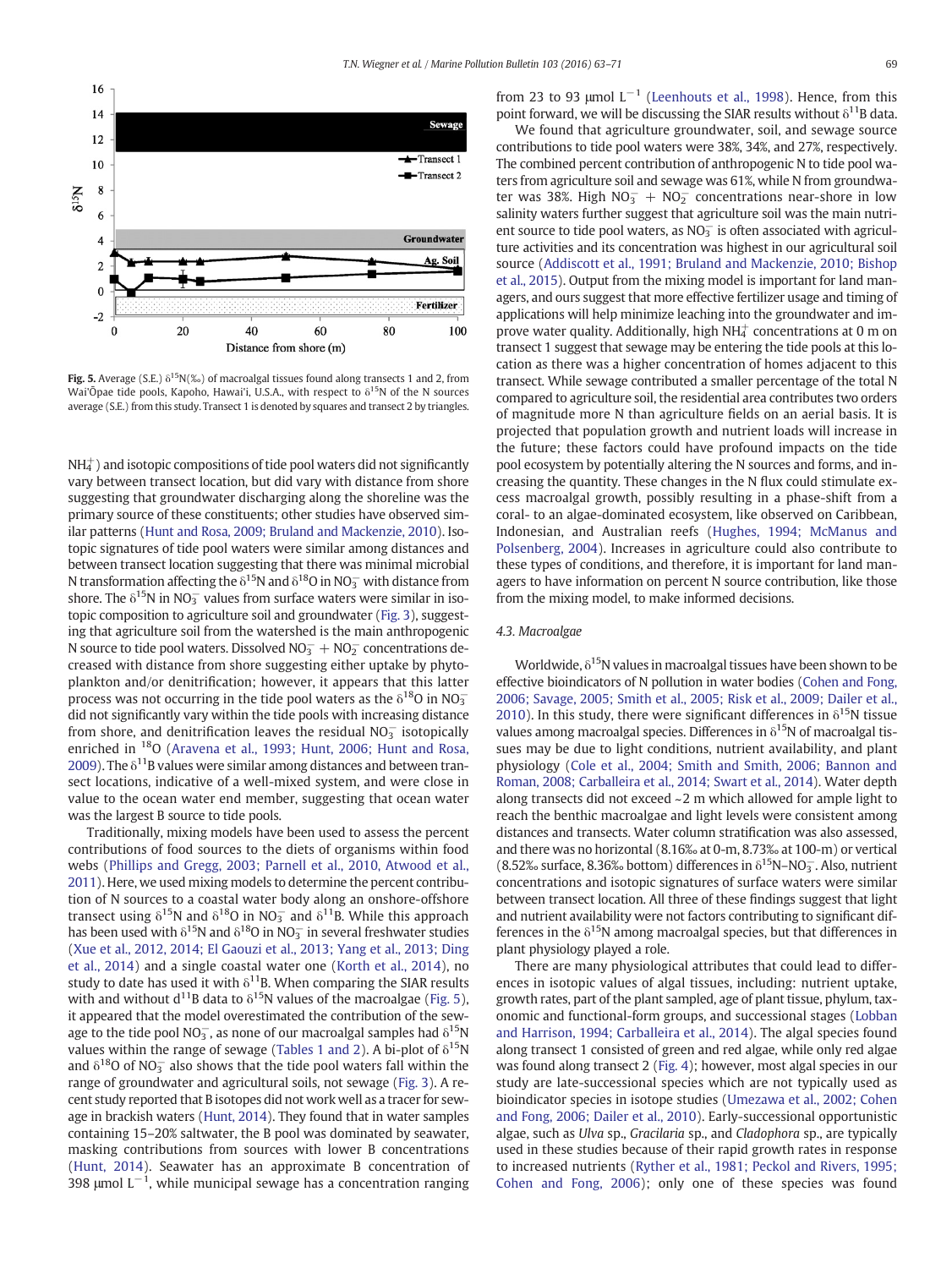<span id="page-7-0"></span>(Cladophora sp.) in our study, and only on one transect. However, latesuccessional algal species are able to incorporate a larger record of nutrient sources over time and should be considered as potential study species for future isotope studies instead of early-successional ones. The macroalgal genera reported in this study exhibit varying physiological characteristics in their phylum and successional stages, which play vital roles in nutrient uptake and N storage ([Lobban and Harrison,](#page-8-0) [1994\)](#page-8-0). These factors may be responsible for the significant differences in the  $\delta^{15}$ N of the algal tissues; however, without further testing, the exact physiological characteristics that affect the  $\delta^{15}N$  of macroalgal tissues from Wai'Ōpae tide pools cannot be conclusively determined.

Many studies have effectively used  $\delta^{15}N$  in macroalgal tissues to trace N pollution because their tissues reflect the source and availability of nutrients over time [\(Umezawa et al., 2002; Smith et al., 2005; Derse](#page-8-0) [et al., 2007; Dailer et al., 2010](#page-8-0)). The  $\delta^{15}$ N of macroalgal tissues in this study fell within the range reported for soil  $NO_3^-$  impacted by fertilizers [\(Table 1](#page-1-0)), with an average  $\delta^{15}$ N across all species of 1.58 ‰  $\pm$  1.13 [\(Fig. 4](#page-5-0)), and no offshore gradient in signatures was observed. Surface waters collected from the same distances along both transects that macroalgal tissues were collected also suggest that agriculture soils are the dominant anthropogenic N source to tide pool waters. Similar work utilizing  $\delta^{15}N$  in macroalgal tissues as bioindicators of N source pollution typically report enriched  $\delta^{15}$ N values in tissues which are attributed to sewage N pollution [\(Umezawa et al., 2002; Costanzo et al.,](#page-8-0) [2005; Bannon and Roman, 2008; Dailer et al., 2010\)](#page-8-0). Results from studies implicating sewage as the dominant N source to macroalgal tissues have been in areas primarily serviced by sewage treatment facilities with either injection wells or outfalls, and not necessarily from on-site units such as cesspools or septic systems. On-site treatment units, like those at Wai'Ōpae, are spatially diffuse compared to injection wells and sewage outfalls and this may lead to their inputs not being detected or their contributions to the N pool being small compared to other sources. A recent study conducted on Maui found this to be the case where  $NO<sub>3</sub><sup>-</sup>$  from agriculture overwhelmed smaller contributions from cesspools and septic tanks (Bishop et al., 2015).

# 5. Conclusion

N delivery to coastal waters is increasing worldwide with the growing human population and expanding urbanization, industrialization, and agriculture, and the result is widespread eutrophication [\(Nixon, 1995\)](#page-8-0). Eutrophication has led to phytoplankton and macroalgal blooms, decreases in dissolved oxygen, changes in pelagic and benthic communities and habitats, food webs alterations, and collapse of fisheries in many places [\(Nixon, 1995](#page-8-0)). Therefore, knowing where the N is coming from within watersheds is paramount for better management and sustainability of our coastal waters. We found that stable isotopes of N and O in surface water  $NO<sub>3</sub><sup>-</sup>$  and macroalgal tissues, combined with the use of a stable isotope mixing model was successful in determining the N sources to surface waters and benthic macroalgal tissues at the Wai'Ōpae tide pools. Mixing model results served as an important tool in determining the relative percent N source contributions to the tide pool  $NO<sub>3</sub><sup>-</sup>$  and showed that agriculture soil was the dominant anthropogenic N source to tide pool waters and benthic macroalgal tissues. This approach may be useful for other coastal areas experiencing increased N loading, especially in areas where knowledge is lacking on the source(s) of N within the watershed. With this type of information, communities, land managers, and policy makers can make informed decisions regarding land-use that may help improve coastal water quality and allow coastal systems to recover from nutrient pollution.

# Acknowledgments

We thank L. Loching, J. Gartner, B. Nishimoto, T. Sakihara, J. Michaud, J. Adolf, L. Mead, T. Holitzki, B. Moan, M. Wieser, S. Taylor, T. Soares, T. Gregg, M. Takabayashi, J. Burns, N. Rozet, P. Tanoue, C. Kryss, R. Most, K. Carlson, W. Sako, M. Kaleikini, and Kapoho Kai Water Association. We would also like to thank K. McDermid and R. MacKenzie whom provided guidance in the final design of the project and thoughtful comments to improve this manuscript. We also thank the anonymous reviewers whom provided comments on earlier drafts of this manuscript. This material is based upon work supported by the National Science Foundation (NSF) under Grants No. 0833211, administered by the University of Hawai'i.

# References

- Abbott, I.A., 1999. [Marine Red Algae of the Hawaiian Islands. Bishop Museum Press, Ho](http://refhub.elsevier.com/S0025-326X(15)30251-4/rf0005)[nolulu, HI, p. 465](http://refhub.elsevier.com/S0025-326X(15)30251-4/rf0005).
- Abbott, I.A., Huisman, J.M., 2004. [Marine Green and Brown Algae of the Hawaiian Islands.](http://refhub.elsevier.com/S0025-326X(15)30251-4/rf0010) [Bishop Museum Press, Honolulu, HI, p. 259](http://refhub.elsevier.com/S0025-326X(15)30251-4/rf0010).
- Addiscott, T.M., Whitmore, A.P., Powlson, D.S., 1991. [Farming, Fertilizers, and the Nitrate](http://refhub.elsevier.com/S0025-326X(15)30251-4/rf0015) [Problem. Oxford University Press, New York, NY, p. 176.](http://refhub.elsevier.com/S0025-326X(15)30251-4/rf0015)
- Aravena, R., Evans, M.L., Cherry, J.A., 1993. [Stable isotopes of oxygen and nitrogen in](http://refhub.elsevier.com/S0025-326X(15)30251-4/rf0020) source identifi[cation of nitrate from septic systems. Groundwater 31, 180](http://refhub.elsevier.com/S0025-326X(15)30251-4/rf0020)–186.
- Atwood, T.B., Wiegner, T.N., Mackenzie, R.A., 2011. [Effects of hydrological forcing on the](http://refhub.elsevier.com/S0025-326X(15)30251-4/rf0025) [structure of a tropical estuarine food web. Oikos 121, 277](http://refhub.elsevier.com/S0025-326X(15)30251-4/rf0025)–289.
- Bannon, R.O., Roman, C.T., 2008. [Using stable isotopes to monitor anthropogenic nitrogen](http://refhub.elsevier.com/S0025-326X(15)30251-4/rf0030) [inputs to estuaries. Ecol. Appl. 18, 22](http://refhub.elsevier.com/S0025-326X(15)30251-4/rf0030)–30.
- Bishop, J.M., Glenn, C.R., Amato, D.W., Dulaiova, H., 2015. Effects of land use and groundwater flow path on submarine groundwater discharge nutrient flux. J. Hydrol. Reg. Stud. http://dx.doi.org/[10.1016/j.ejrh.2015.10.008](http://dx.doi.org/10.1016/j.ejrh.2015.10.008) (in press).
- Boehm, A.B., Yamahara, K.M., Walters, S.P., Layton, B.A., Keyner, D.P., Thompson, R.S., Knee, K.L., Rosener, M., 2010. [Dissolved inorganic nitrogen, soluble reactive phospho](http://refhub.elsevier.com/S0025-326X(15)30251-4/rf0040)[rus, and microbial pollutant loading from tropical rural watersheds in Hawai'i to the](http://refhub.elsevier.com/S0025-326X(15)30251-4/rf0040) [coastal ocean during non-storm conditions. Estuar. Coasts 34, 925](http://refhub.elsevier.com/S0025-326X(15)30251-4/rf0040)–936.
- Bruland, G.L., Mackenzie, R.A., 2010. [Nitrogen](http://refhub.elsevier.com/S0025-326X(15)30251-4/rf0045) [source](http://refhub.elsevier.com/S0025-326X(15)30251-4/rf0045) [tracking](http://refhub.elsevier.com/S0025-326X(15)30251-4/rf0045) [with](http://refhub.elsevier.com/S0025-326X(15)30251-4/rf0045)  $\delta^{15}N$  content of coastal [wetland plants in Hawai'i. J. Environ. Qual. 39, 409](http://refhub.elsevier.com/S0025-326X(15)30251-4/rf0045)–419.
- Carballeira, C., Rey-Asensio, A., Carballeira, A., 2014. [Interannual](http://refhub.elsevier.com/S0025-326X(15)30251-4/rf0050) [changes](http://refhub.elsevier.com/S0025-326X(15)30251-4/rf0050) [in](http://refhub.elsevier.com/S0025-326X(15)30251-4/rf0050)  $\delta^{15}$ [N values in](http://refhub.elsevier.com/S0025-326X(15)30251-4/rf0050) Fucus vesiculosus L[. Mar. Pollut. Bull. 85, 141](http://refhub.elsevier.com/S0025-326X(15)30251-4/rf0050)–145.
- Casciotti, K.L., Trull, T.W., Glover, D.M., Davies, D., 2008. [Constraints on nitrogen cycling at](http://refhub.elsevier.com/S0025-326X(15)30251-4/rf0055) the subtropical North Pacifi[c Station ALOHA from isotopic measurements of nitrate](http://refhub.elsevier.com/S0025-326X(15)30251-4/rf0055) [and particulate nitrogen. Deep-Sea Res. II 55, 1661](http://refhub.elsevier.com/S0025-326X(15)30251-4/rf0055)–1672.
- Chang, C.C.Y., Kendall, C., Silva, S.R., Battaglin, W.A., Campbell, D.H., 2002. [Nitrate stable](http://refhub.elsevier.com/S0025-326X(15)30251-4/rf0060) [isotopes: tools for determining nitrate sources among different land uses in the Mis](http://refhub.elsevier.com/S0025-326X(15)30251-4/rf0060)[sissippi River Basin. Can. J. Fish. Aquat. Sci. 59, 1874](http://refhub.elsevier.com/S0025-326X(15)30251-4/rf0060)–1885.
- Cohen, R.A., Fong, P., 2006. [Using opportunistic green macroalgae as indicators of nitrogen](http://refhub.elsevier.com/S0025-326X(15)30251-4/rf0065) [supply and sources to estuaries. Ecol. Appl. 16, 1405](http://refhub.elsevier.com/S0025-326X(15)30251-4/rf0065)–1420.
- Cole, M.L., Valiela, I., Kroeger, K.D., Tomasky, G.L., Cebrian, J., Wigand, C., McKinney, R.A., Grady, S.P., Carvalho da Silva, M.H., 2004. [Assessment](http://refhub.elsevier.com/S0025-326X(15)30251-4/rf0070) [of](http://refhub.elsevier.com/S0025-326X(15)30251-4/rf0070) [a](http://refhub.elsevier.com/S0025-326X(15)30251-4/rf0070)  $\delta^{15}N$  isotopic method to in[dicate anthropogenic eutrophication in aquatic systems. J. Environ. Qual. 33,](http://refhub.elsevier.com/S0025-326X(15)30251-4/rf0070) 124–[132.](http://refhub.elsevier.com/S0025-326X(15)30251-4/rf0070)
- Coplen, T.B., Haiping, Q., Kinga, R., Casciotti, K., Hannon, J.E., 2012. Determination of the  $\delta^{15}$ N and  $\delta^{18}$ O of nitrate in water; RSIL lab code 2900, chap. 17 of stable isotoperatio methods, sec. C of Revesz, Kinga, and Coplen, T.B. eds, Methods of the Reston Stable Isotope Laboratory; U.S. Geologic Survey Techniques and Methods, book 10, 35 pp.
- Corcoran, E., Nellemann, C., Baker, E., Bos, R., Osborn, D., Savelli, H. (Eds.), 2010. [Sick](http://refhub.elsevier.com/S0025-326X(15)30251-4/rf0075) [Water? The Central Role of Wastewater Management in Sustainable Development.](http://refhub.elsevier.com/S0025-326X(15)30251-4/rf0075) [A Rapid Response Assessment. United Nations Environment Programme, UN-](http://refhub.elsevier.com/S0025-326X(15)30251-4/rf0075)[HABITAT, GRID-Arendal \(Report 978-82-7701-075-5\).](http://refhub.elsevier.com/S0025-326X(15)30251-4/rf0075)
- Costanzo, S.D., O'Donohue, M.J., Dennison, W.C., Loneragan, N.R., Thomas, M., 2001. [A new](http://refhub.elsevier.com/S0025-326X(15)30251-4/rf0080) [approach for detecting and mapping sewage impacts. Mar. Pollut. Bull. 42, 149](http://refhub.elsevier.com/S0025-326X(15)30251-4/rf0080)–156.
- Costanzo, S.D., Udy, J., Longstaff, B., Jones, A., 2005. [Using nitrogen stable isotope ratios of](http://refhub.elsevier.com/S0025-326X(15)30251-4/rf0085) [macroalgae to determine the effectiveness of sewage upgrades: changes in the extent](http://refhub.elsevier.com/S0025-326X(15)30251-4/rf0085) [of sewage plumes over four years in Moreton Bay, Australia. Mar. Pollut. Bull. 51,](http://refhub.elsevier.com/S0025-326X(15)30251-4/rf0085) 212–[217.](http://refhub.elsevier.com/S0025-326X(15)30251-4/rf0085)
- Dailer, M.L., Knox, R.S., Smith, J.E., Napier, M., Smith, C.M., 2010. [Using](http://refhub.elsevier.com/S0025-326X(15)30251-4/rf0090)  $\delta^{15}$ [N values in algal](http://refhub.elsevier.com/S0025-326X(15)30251-4/rf0090) [tissue to map locations and potential sources of anthropogenic nutrient inputs on the](http://refhub.elsevier.com/S0025-326X(15)30251-4/rf0090) [island of Maui, Hawai'i, USA. Mar. Pollut. Bull. 60, 655](http://refhub.elsevier.com/S0025-326X(15)30251-4/rf0090)–671.
- Derse, E., Knee, K.L., Wankel, S.D., Kendall, C., Berg Jr., C.J., Paytan, A., 2007. [Identifying](http://refhub.elsevier.com/S0025-326X(15)30251-4/rf0095) [sources of nitrogen to Hanalei Bay, Kaua'i, utilizing the nitrogen isotope signature](http://refhub.elsevier.com/S0025-326X(15)30251-4/rf0095) [in macroalgae. Environ. Sci. Technol. 41, 5217](http://refhub.elsevier.com/S0025-326X(15)30251-4/rf0095)–5223.
- Deutsch, B., Mewes, M., Liskow, I., Voss, M., 2006. Quantifi[cation of diffuse nitrate inputs](http://refhub.elsevier.com/S0025-326X(15)30251-4/rf0100) [to a small river system using stable isotopes of oxygen and nitrogen in nitrate. Org.](http://refhub.elsevier.com/S0025-326X(15)30251-4/rf0100) [Geochem. 37, 1333](http://refhub.elsevier.com/S0025-326X(15)30251-4/rf0100)–1342.
- Ding, J., Xi, B., Gao, R., He, L., Liu, H., Dai, X., Yu, Y., 2014. [Identifying diffused nitrate](http://refhub.elsevier.com/S0025-326X(15)30251-4/rf0105) sources in a stream in an agricultural fi[eld using a dual isotope approach. Sci. Total](http://refhub.elsevier.com/S0025-326X(15)30251-4/rf0105) [Environ. 484, 10](http://refhub.elsevier.com/S0025-326X(15)30251-4/rf0105)–18.
- Duarte, C.M., 1995. [Submerged aquatic vegetation in relation to different nutrient re](http://refhub.elsevier.com/S0025-326X(15)30251-4/rf0110)[gimes. Ophelia 41, 87](http://refhub.elsevier.com/S0025-326X(15)30251-4/rf0110)–112.
- El Gaouzi, F.-Z.J., Sebilo, M., Ribstein, P., Plagnes, V., Boeckx, P., Xue, D., Derenne, S., Zakeossian, M., 2013. [Using](http://refhub.elsevier.com/S0025-326X(15)30251-4/rf0115)  $\delta^{15}N$  $\delta^{15}N$  [and](http://refhub.elsevier.com/S0025-326X(15)30251-4/rf0115)  $\delta^{18}O$  values to identify sources of nitrate in [karstic springs in the Paris basin \(France\). Appl. Geochem. 35, 230](http://refhub.elsevier.com/S0025-326X(15)30251-4/rf0115)–243.
- Engineering Concepts, Inc., 2010. [Kapoho beach lots, farm lots, and vacationland estates](http://refhub.elsevier.com/S0025-326X(15)30251-4/rf0120) [wastewater feasibility report. Prepared for Hawai'i County Department of Environ](http://refhub.elsevier.com/S0025-326X(15)30251-4/rf0120)[mental Management, Hilo, HI](http://refhub.elsevier.com/S0025-326X(15)30251-4/rf0120).